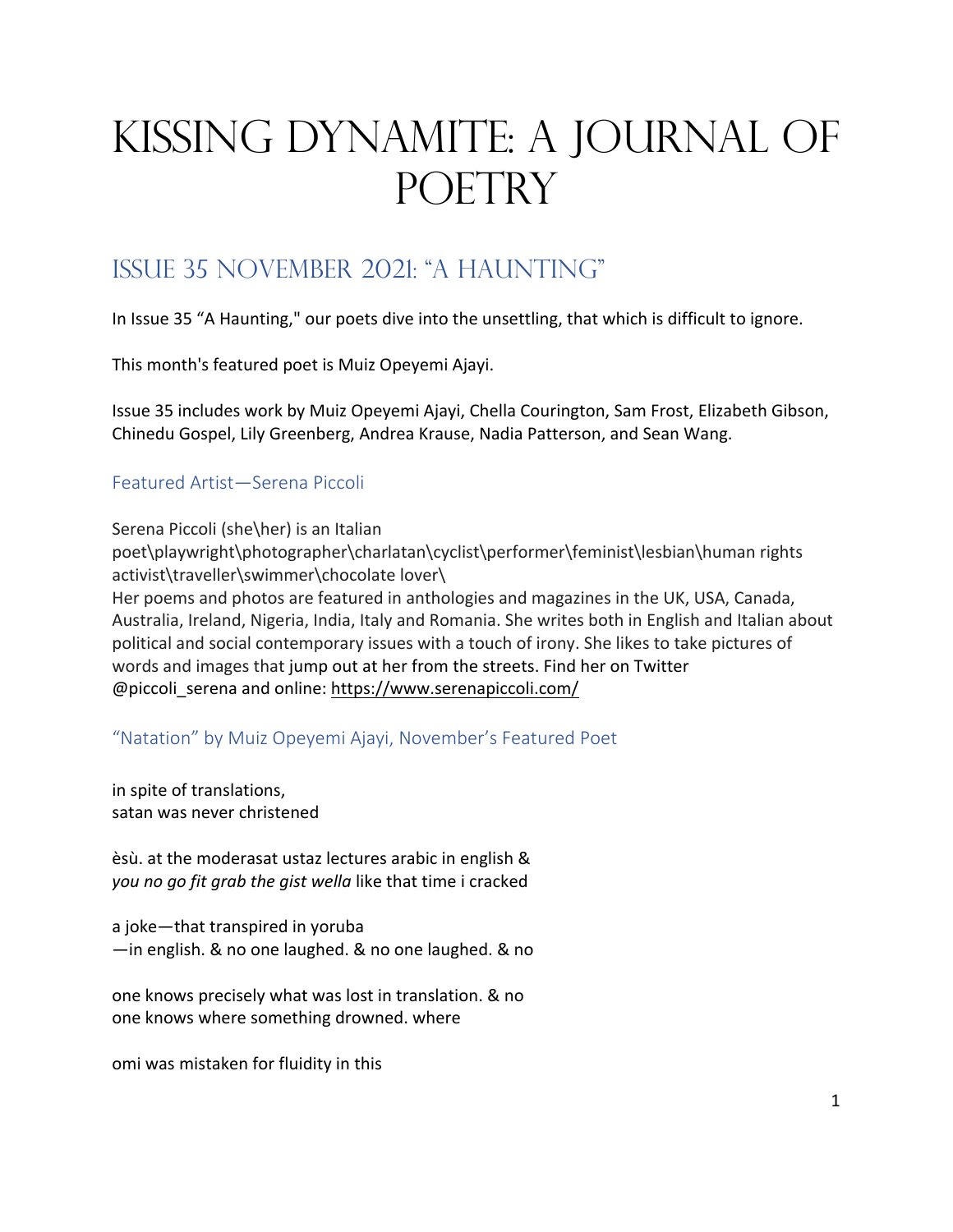language where water shares a word with fluid

where thanks & do verb into ẹṣé as if to say every trudge at action is a leap

towards gratitude. mother makes us lick pepper mint & bitter cola. says it smoothens the throat's

texture and i pray it dissolves my mouth. a gordian-knot on the border of being cut &

untied. here a single dò deviates ẹsẹ̀ from sin. & i wonder & i wonder if this means

every step is a kick against the dictum of God. & in the absence of answers i am belly

up in the middle of the atlantic. well flush with knowing when the time comes

the water which sails the mackerel won't refuse to cook it soft.

#### **Muiz's Commentary on "Natation":**

In this poem, I explore the portals between words and worlds, the borders between languages, and the uncertainty borne in translation—the impact of not only colonisation, but its predecessor, still evident in 21st century post-colonial Africa. A boy in his early teens was captured by slave traders, 200 years ago, alongside his mother and siblings, in the present-day Oyo state of Western Nigeria. He was sold to a Portuguese slave ship before the subsequent rescue of his vessel by the British. This slave boy was Ajayi, (right, it's coincidental he shares a name with my forefathers and me) later baptized Samuel Ajayi Chrowther, the first African bishop there ever was, and one who translated the bible into Yoruba. As Adam had leave to name animals in Eden, so was Ajayi assigned the job of putting Yoruba names to English words in the scripture. And this man I adore so much translated Lucifer/Satan, the castaway angel in Christian theology to Èṣù, a divine Yoruba deity. Two centuries after, we grow up (wrongly) believing Èṣù is the devil.

There are few bodies to better witness the aftermath of such conflicted history than that of a 21st century Lagos-born Yoruba boy of Muslim background who attended an Anglican school during the day and Arabic at night, who was brought up to respond to his mother in English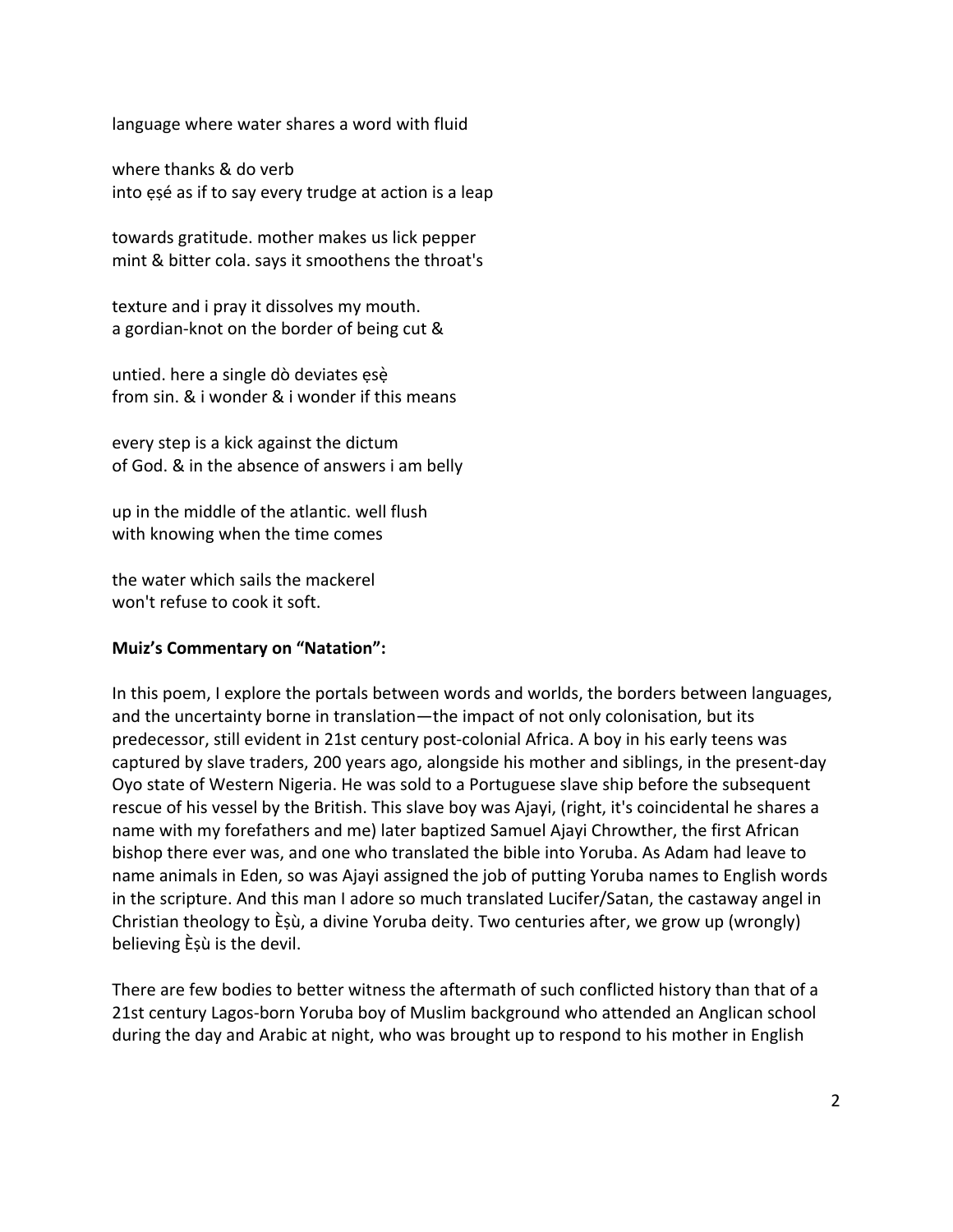even when her questions came in Yoruba. And it seems only right to take the odyssey of this poem through 'natation' in the body of water where it all began.

# **General Editor Shon Mapp's Commentary on "Natation":**

"Natation" is a stunning reflection on language in translation. From the first couplet, Muiz engages us by sharing a culturally significant misnomer. Although quiet and dignified, the piece boldly illustrates the casualties of error and omission, how they can shape the understanding of a people. What I loved most about this piece is its dissection of consequence. What is to become of those details lost in translation? If language is to remain a cultural cornerstone, does translation undermine its natural evolution?

# "Paper Covers Rock" by Chella Courington

*CW: cutters, cutting nipples, miscarriage*

I

I can't stop buying scissors. I walk into Home Depot for geraniums & lilies, leave with gardening shears, green ergonomic handles. Gelson's for halibut. Shiny poultry shears. At a garage sale I find a pair of hedge clippers. By December paper cutters, pinking shears, hair trimmers—any blades you want are boxed in the kitchen pantry.

II

Saturday he takes his 14 clubs & disappears. In hot water, I clean scissors. Prop them on the counter before drying with muslin. Each blade I shine with baking soda. In high school I hung with cutters. They used whatever worked—broken glass, coat hangers, paper. Arms tracked with violet scars like stretch marks, hidden under long-sleeve shirts.

III

*Reflections in a Golden Eye*: Mrs. Langdon uses garden shears to clip her nipples when she loses her baby. Snip snip—easy as pinching off deadheads. Sunday in January, I hold my left nipple between the blades of barber shears. Warm steel triggers goose bumps. *Is a nipple like a finger? Can they sew it back on?* 

IV

Recurrent dream: Blades down, scissors drop from the ceiling, rattling & hissing. Impale the cherry nightstand, down comforter, my Land's End bathrobe. I crouch in the tub, rocking to the sound of hail. Open my thigh—blood a rusty penny melting on my tongue.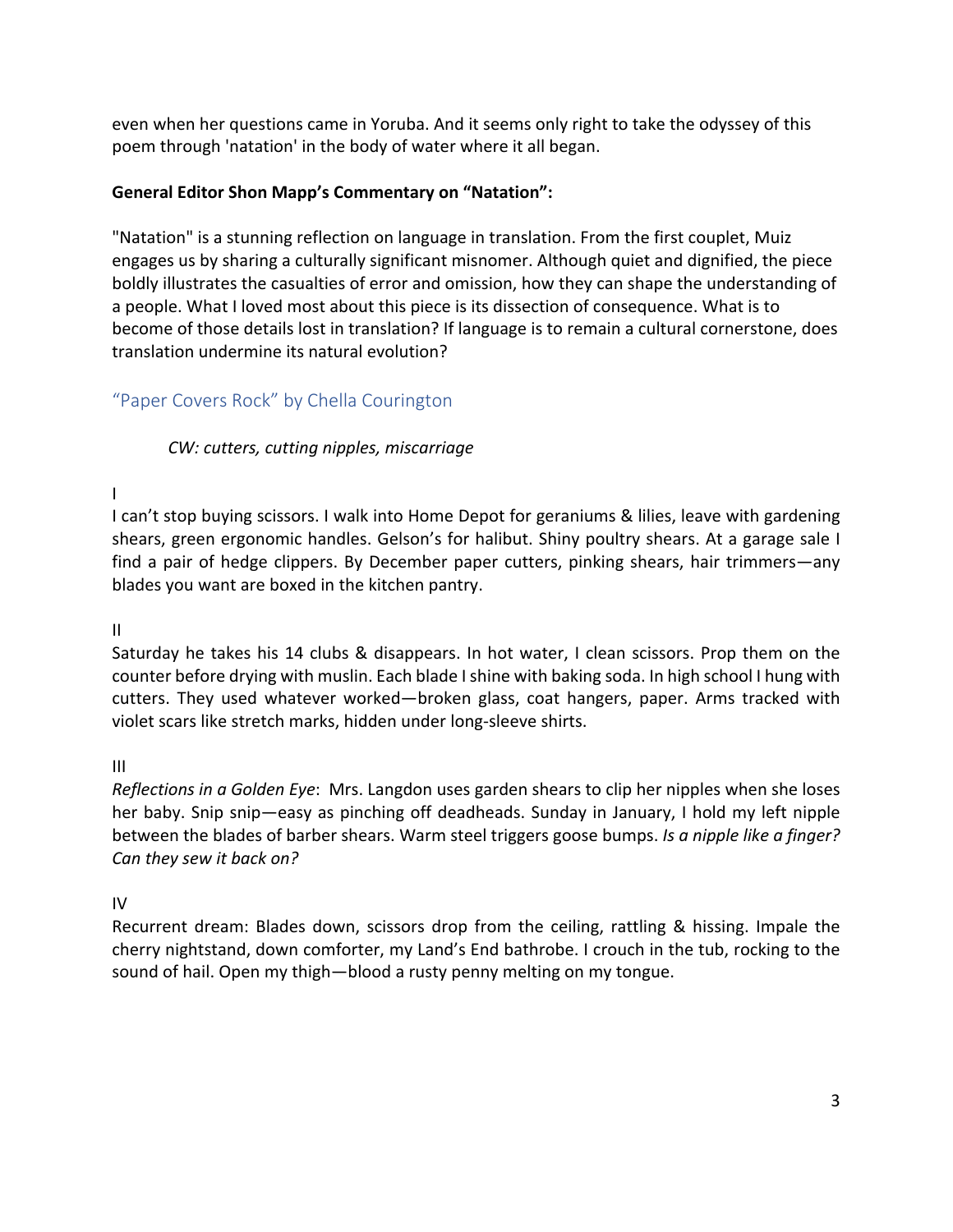V

I get an Alabama divorce. He signs the papers & hauls his Titleist clubs, La-Z-Boy, & mahogany desk back to Illinois*.* Parting words: *The cat stays with you.* I keep Moot, the crystal, & the condo. Start selling the scissors on E-Bay, box by box.

NOTE: This poem originally appeared in the now defunct *Mademoiselle's Fingertips* (Summer 2008)

# "Points of Geological Interest" by Sam Frost

You point to the road sign with your fist half clenched around your McMuffin and I'm thankful for the miles you latched to car tires, and McDonald's breakfast grease spread on my fingertips, and the mountains beside us, and the way bug guts squish as we pass the middle-aged woman driving an RV fit for a queen wearing white linens or maybe a stained Old Navy 4th of July t-shirt.

I wonder if everyone knows when they see us we are still learning how to turn love into a verb, and how to read different books on the same couch, and lick lips, and spread legs, and cry in the middle of sex. I wonder where I stop and you begin and if on days where my flesh turns hot on your flesh, I will always think of how I didn't know I was looking for this, a chest that can deflate in a good way, a kind of knot that's both undone and tied to lungs that tingle with fresh air.

I've already forgotten which small town was home to the point of geological interest too vague for a real sign, something that would say "I am here, I am here," because I am looking at you, sunglasses turning the brim of your nose pink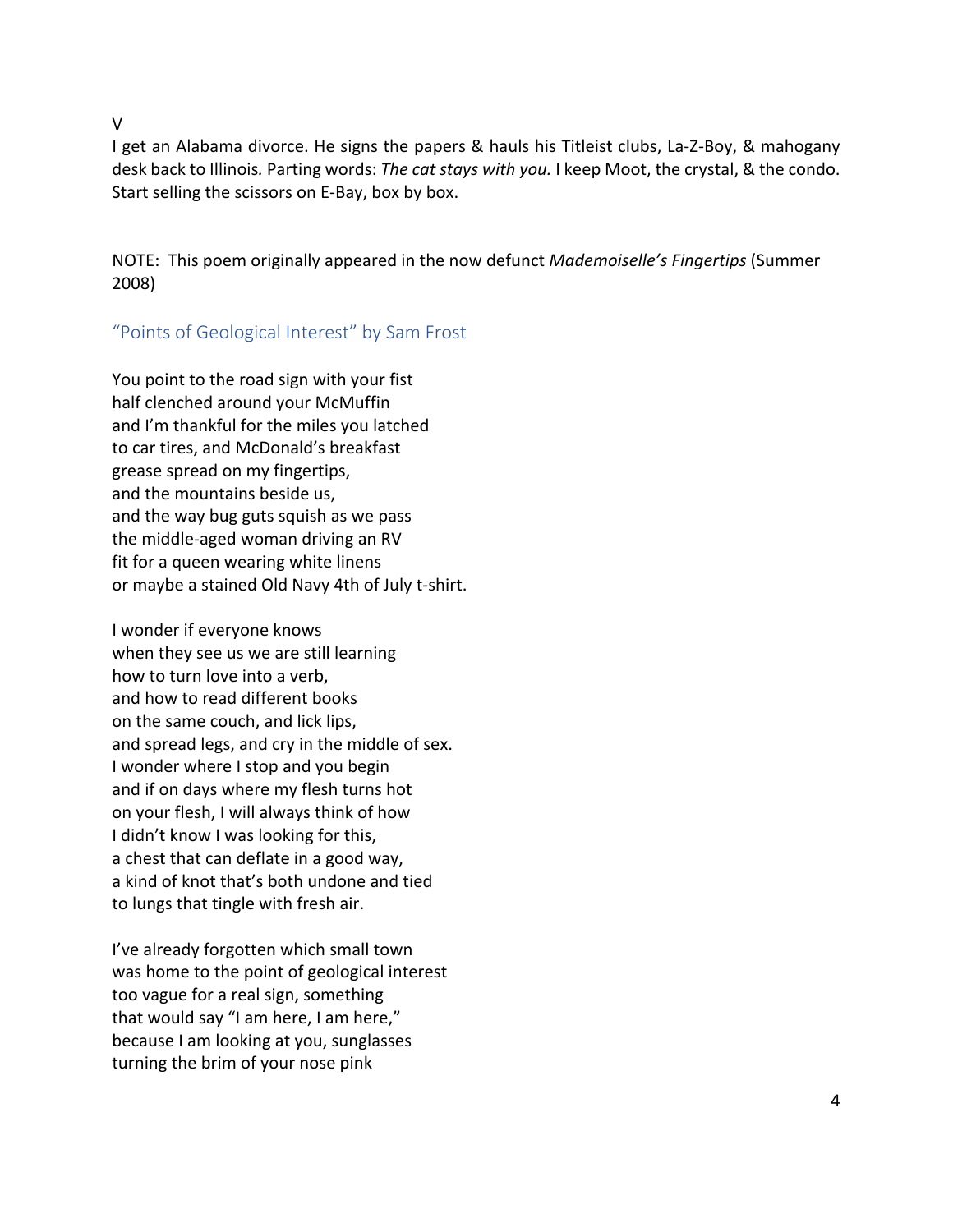and biscuit crumbs on your wrinkled shirt, and I am thinking of all the people I never loved, and the nights smoking weed on the balcony with that guy who played drums for a band I never checked out.

And I don't really smoke weed anymore, but I'm still not sure how to touch myself in a way that feels like I've come home at 2 a.m. and found leftover pasta salad in the bowl behind the chopped celery, and I'm not sure I've learned how to feel anything in the right way.

On this two-lane road with you smiling, and my feet on the window leaving toe marks, and you skipping songs I don't like, I think love is easier than we make it.

#### "As we wait to find out why I am bleeding again" by Elizabeth Gibson

The carpet in this place is like curls of fat cut from a chop, or bloated white kelp – although it is really grey, or green, it is impossible to see it clearly. It is so cold in here now and I am so sleepy that my eyes are starting to go numb

to the subtleties of turquoise or teal. But the floor is full, loud, swirling and flooding, fighting for ever more space. It could be kale, piped icing, whipped cream, walnut innards, brain, tripe, ferns or flame. Womb tissue, flecking upwards

towards ovaries. Parts of ears. Fungi gathered around a tree. The golden scrolly decorations that burst from church pillars, that I fixed on each night I sat in a wooden pew on the balcony after I survived flu to sing in the choir for the Christmas play.

The cold is all you remember, and then pillars and carpets dragged in like awkward kids, with curls and flabby edges that from my own soft self, it would have been easy to reject. But back then, I saw richness, gorgeous excess. Life, still going.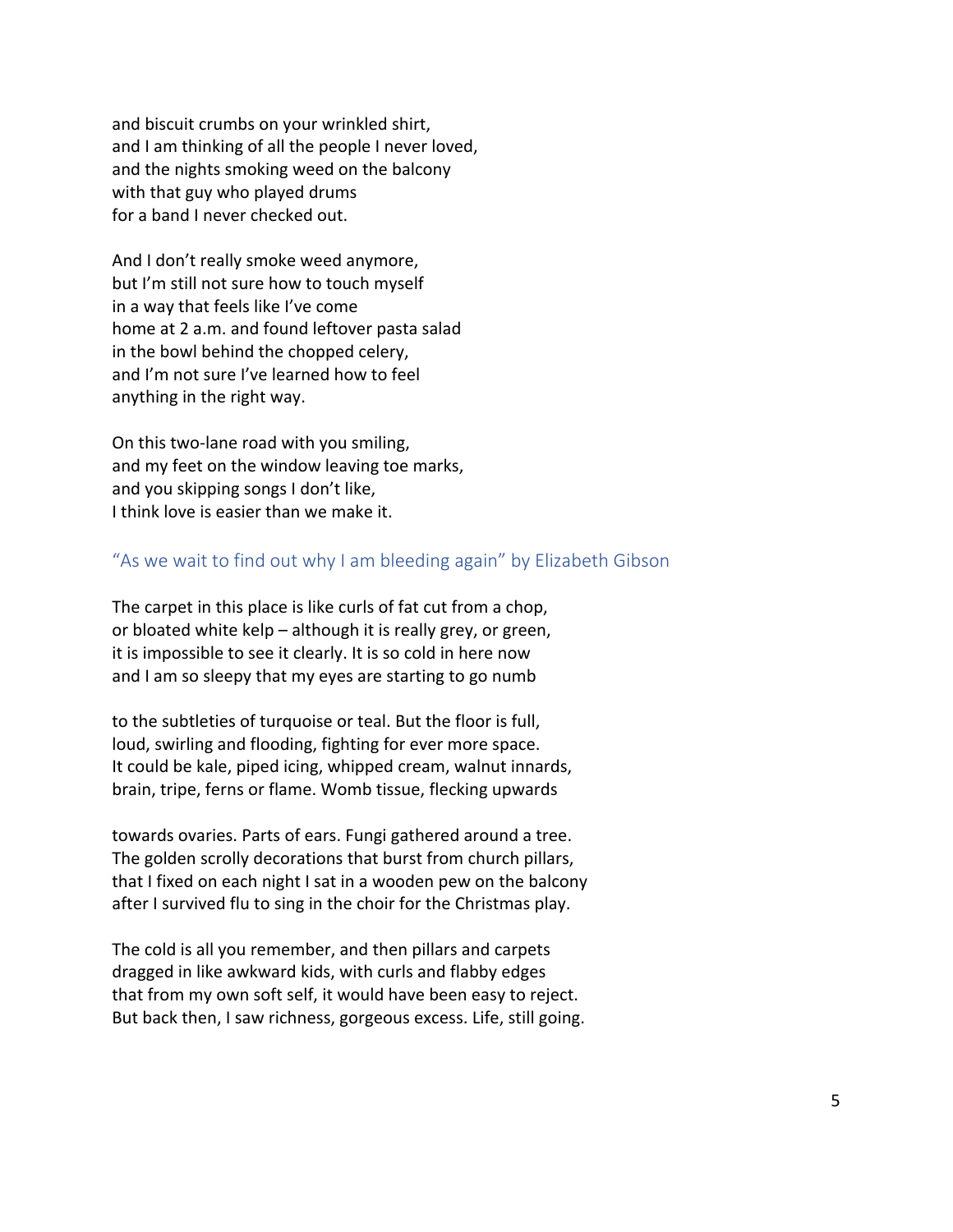# "Season (. . ./. . .)" by Chinedu Gospel

Night scissors you into a colony of scars. You hold psalms under your tongue & they ferment into wine. Are these seasons gliding down your throat not summer skies sprinkling through the sun in your scorching heart. You hold your breath through the night & gather a plethora of hope at the feet of morning – a shimmering that undarkens you in the eyes of the sun. You, a nascent glow in your mother's eyes. You, a sharp amen blading her tongue into halves. You, a softness in the soil. Say, a grass being grazed by grief. You, water vapourizing into an empty kettle. & in poems like this, nothing sounds louder than a bell clanging at a distant temple without echoes. A hijab babbling with salt water & you drowning in it. You mistake Adhan for rapture, confess your imperfections. Yet, you, a fleet of unforgiveness wading through holy waters. Your mother has a habit of bathing you at night when you sleep. The pool of tears she outpours with your name as the only inhabitant, gliding towards a tributary of redemption. Yet, you survive only in prayers. But in reality, it is one metaphor after another. How you mistake a knife for a mattress. A bathtub for a pool where you can devoid yourself, this heaviness. Every night, you think yourself a moth that can die instinctively. At sunrise, you're a butterfly morphing into beauty. You are –

"Is not this male poet assuming a woman's voice everything you ever wanted from a woman?" by Lily Greenberg

His woman talks about her cunt, how it opens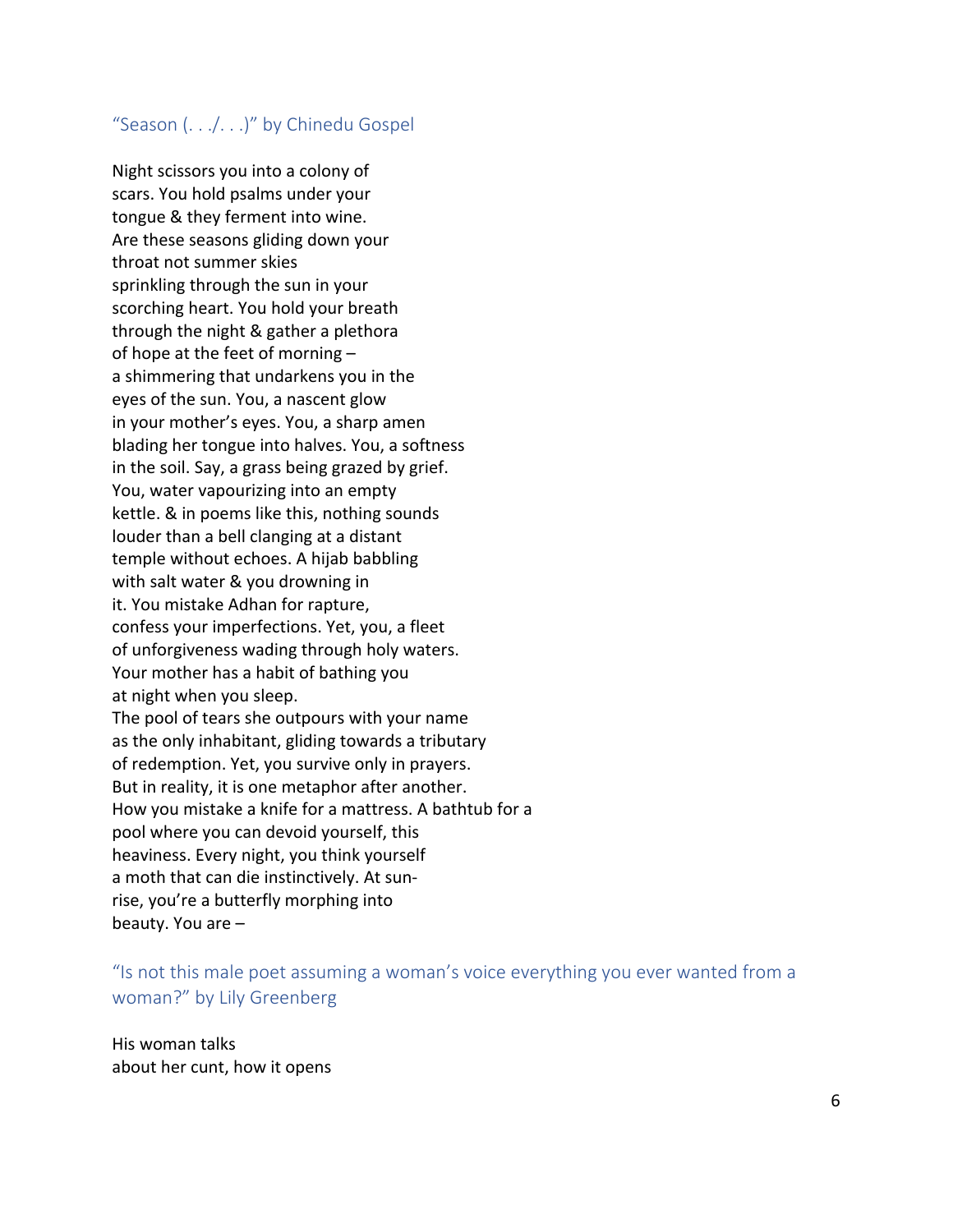like a valve, flaps like a wing, how it doesn't say: *I want a day in the sun. I am overgrowing. I need no forgiveness.* Her cunt is an everflowing river of no mouth. Her river is fertile in a sexy way. The blood of her river is always bright and does not clot. Her blood is never sad for no reason. Her breasts are faucets of milk. Her legs could wrap around an oak twice. Floral caves are her armpits. The aura of womb is upon her. The glory of womb is being gardened by a man. Her roses are pinker than a dead sky. Her sky has always been a ceiling.

#### "Forage" by Andrea Krause

After we exchange the sheets for clean, she clings to me fresh shook, acrid, vulnerable. How easily the wind knocks it all out of us, trips us up on invisible specks. Skittish animals, we forage the wide open, erupted burrowing against ruptured, waiting for the radio to play honey, humming sticky slow breaths, singing us to safety. Maybe I can only love things that fall apart in my hands. Reckless, I greet any refuge, devouring, one song is no guarantee. These arms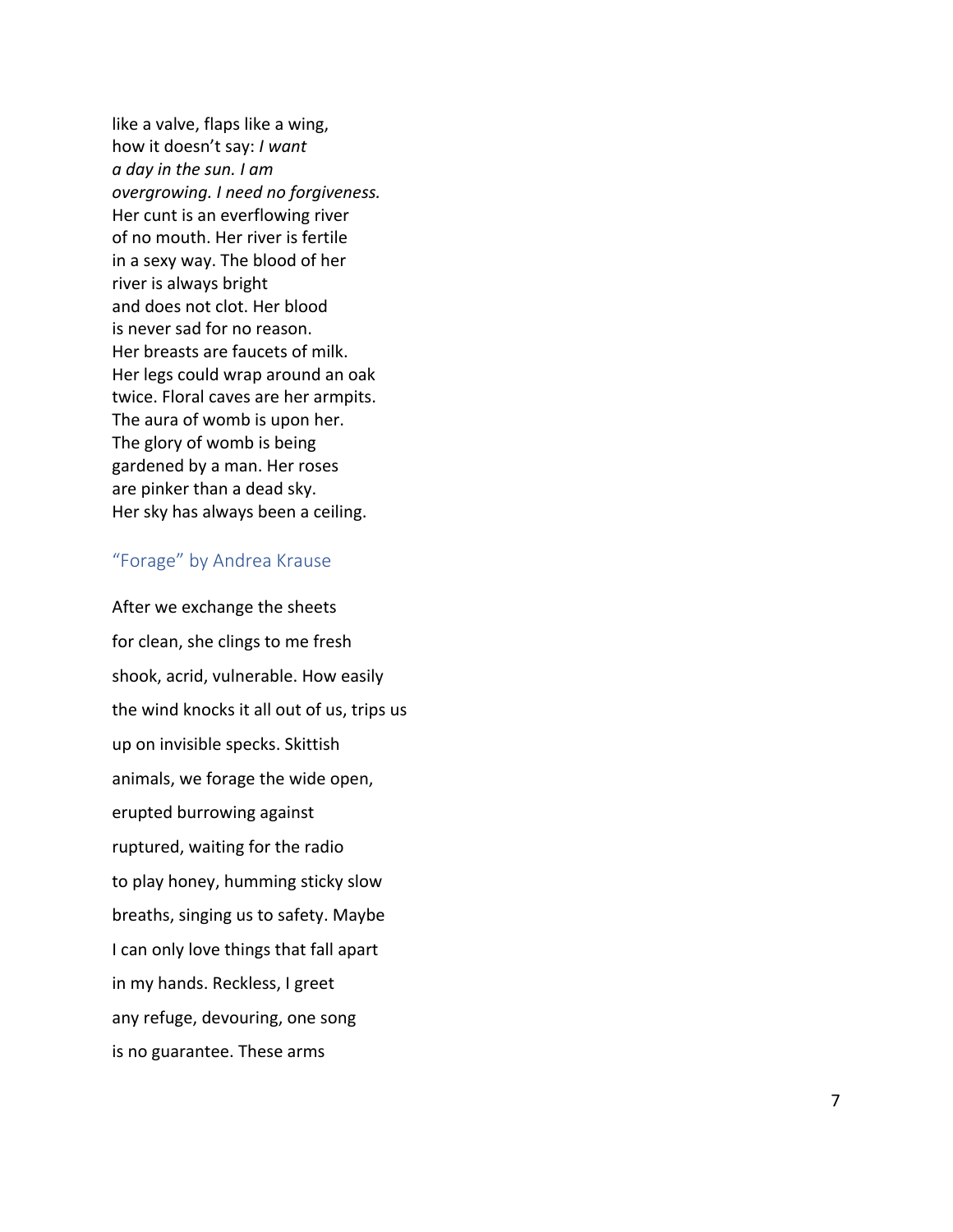I gather in a shawl reach long to surrender. I've never found beauty in durability anyway. So slight her profile, I bend back onto myself, holding the void where I came from. We wear perennial wild blankets, sweet gold, keep us warm, keep us warm.

#### "dad, i don't remember" by Nadia Patterson

if ever i could remember and dew drops on the crack of dawn, with instant coffee drooling down the backs of our throat the air that shivers, the fog brimming with mysteries then, dirt road afternoons and dust and heavy things into pitch black and stars strung up upon the outdoor ceiling, placed so carefully if i could drown in the blissful unawareness and forget the throbbing on my skin the tightness of my throat buuundaberg breath and how the small width of my neck makes it kind of ..easy so i trickle down a path in the blacked out parts where i accept my death with your hands around my neck, and i took it upon myself if if i said yes i'd take control of the debris dad, i don't remember when you left, it's hard to remember things in death getting dragged through hell and screeching, seething with scratches

of the devil's hands up every inch of my back

you went missing and was dead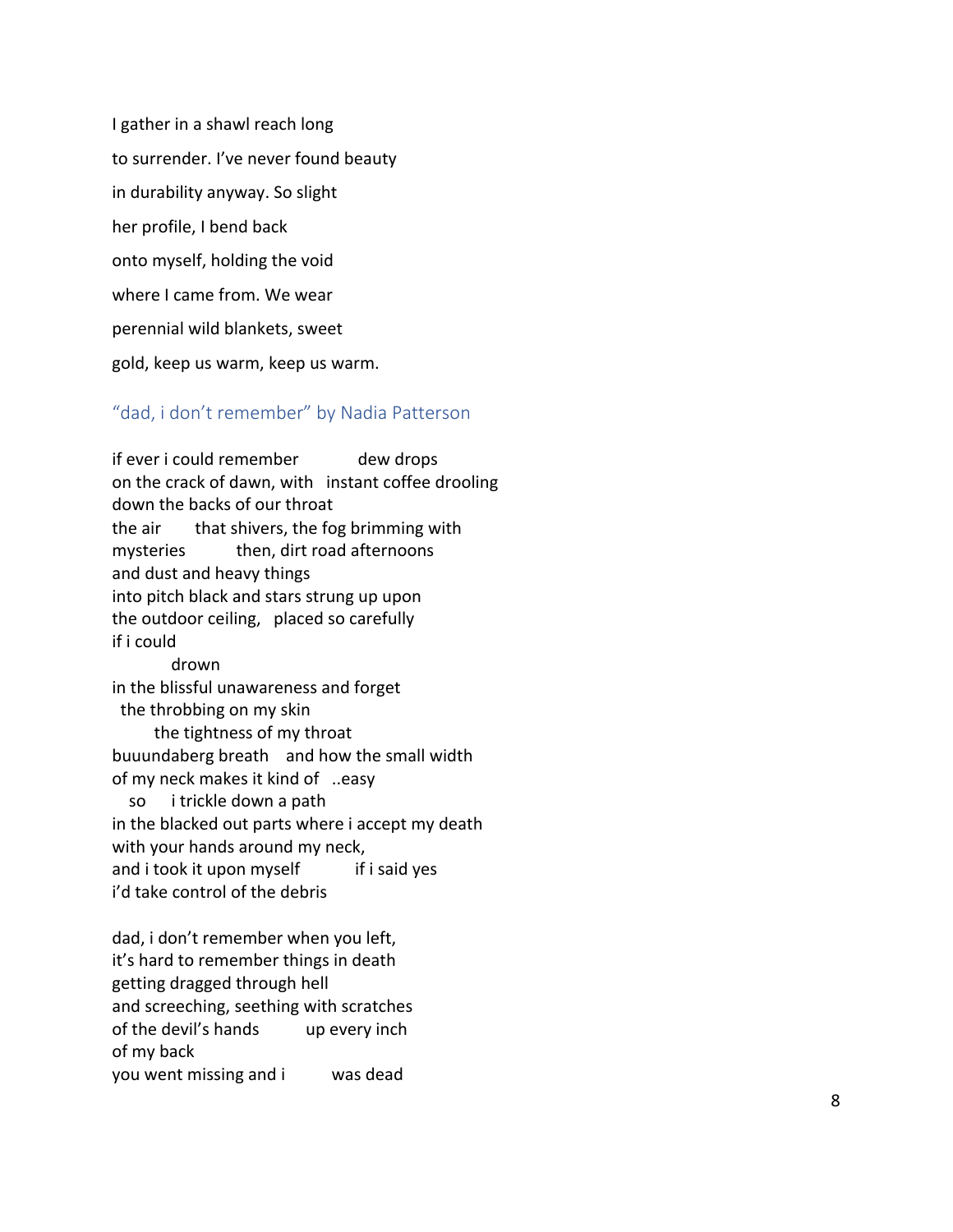someone else by the time you returned god i tried to take the pain away

dad, i don't remember your pathetic text, 'sorry' is all i heard it read if anything had stuck it was the way you forgot how to look me in the eye and steph couldn't say a word and the pain never crept away

i was 23 last year, dad and somewhere inside the dew drops came back and the *sparra -fart* mornings even, the fear you find when you face a spider—and my laughter yet, we still need beer to catch one another in the eye

i often make peace with that

i take my instant coffee and the weed habit and slowly kill off every last part of me that you knew to be true the ego i doused in petrol, the layers of ink buried into my skin; my father, the stranger

in another timeline i took my last breath there in that bedroom and in this one i'm not so afraid to anymore

#### "20 years later" by Sean Wang

the black mouth is crackling again. weird moons, a gargle of static.

crowds of zombies lurch at tarzan swinging through the banks, coins falling like nuclear ash, sunset winter the burning clear eye of the typhoon curving like a wave, the shadow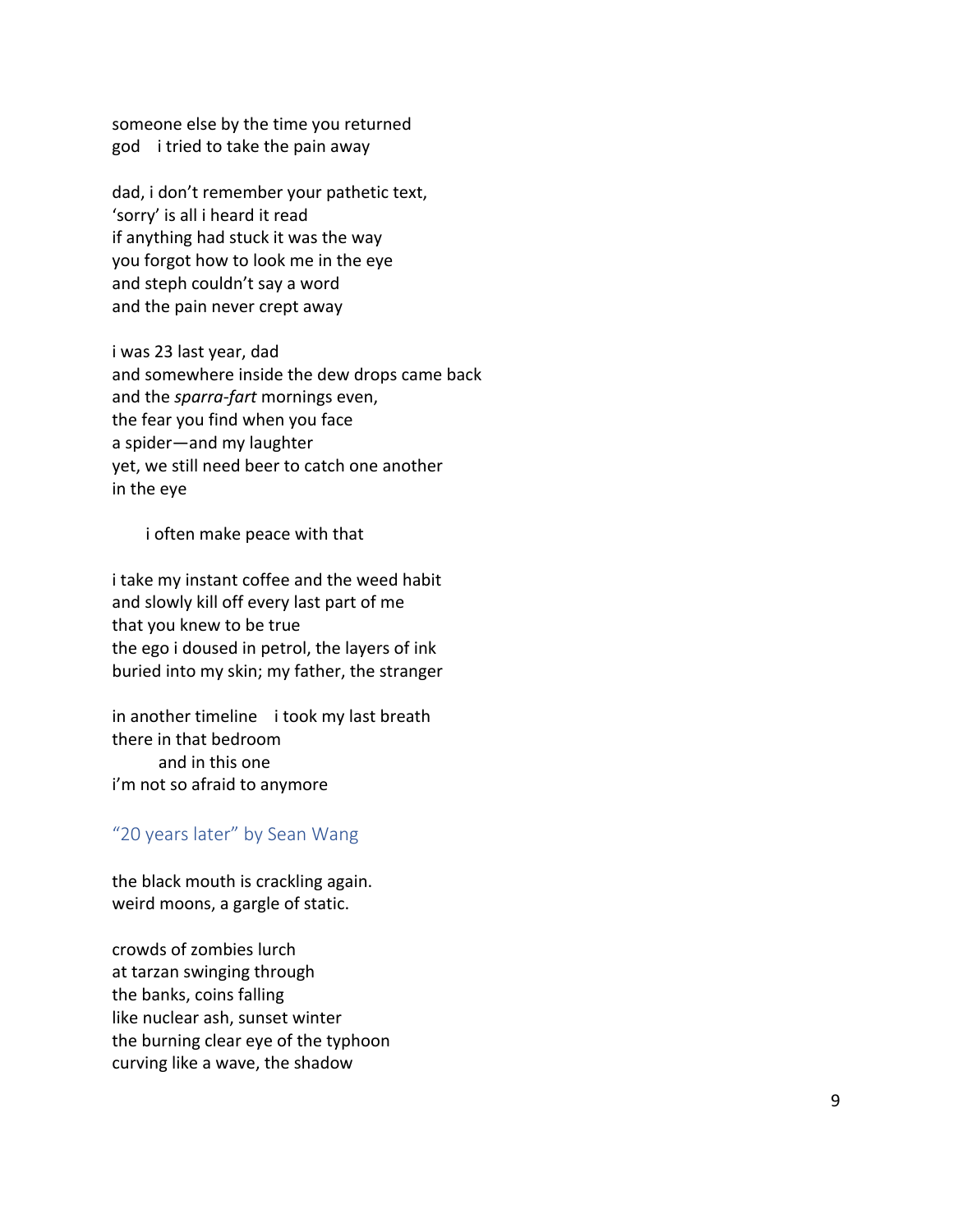of a wing flickering as people flake off, black holes punctured into the sky and grounded like an anchor. sands shift themselves into new dunes. a long, persistent wail billows in an old drought. sparks flare like desert flowers, petal limbs, a spray of vermillion— the deep red pain of a cracked land blushing like a wound.

i've seen this before, many many times. these images leaking into my water, filling my mouth with lead and my brain melting into a marsh a dark, endless capacity for terror.

# Poet Biographies

**Muiz Opeyemi Ajayi**, Frontier XVIII, a young poet and writer, is a Law undergraduate of the University of Ibadan, Ibadan, Nigeria. He writes on diverse subjects including identity, contradictions, and uncertainties. He has works featuring/forthcoming on *Nigerian News Direct, Fiery Scribe Review, Brittle Paper, Ice Floe, Spillwords, Sledgehammer Lit* and elsewhere. He was second runner-up in the 2021 PROFWIC Poetry Contest. Asides Law and Literature, he's intrigued by sport and music. He's @muiz\_ajayi on Instagram and @opendites on Twitter

**Chella Courington** (she/her) is a writer and teacher whose poetry and fiction appear or will appear in numerous anthologies and journals including *DMQ Review, The Los Angeles Review, Scapegoat Review,* and *New World Writing*. Nominated for Pushcart, Best Small Fictions, Best of the Net, and Best New Poets, she was raised in the Appalachian south and now lives in California. Forthcoming are two micro chapbooks of poetry: *Good Trouble*, Origami Poems Project, and *Hell Hath*, Maverick Duck Press. Twitter: <@chellacouringto> Instagram: <chellacourington>

**Sam Frost** (she/her) is a writer who spends too much time and money drinking kombucha and is always craving fast food breakfast. Find more work at *C&P Quarterly, Ghost City Review, Floodlight Poetry,* and elsewhere. Find her on Twitter @sammfrostt

**Elizabeth Gibson** (she/her) is a poet in Manchester, UK, who writes about queerness, body image, and living with PCOS. She has been published in *404 Ink*, *Gigantic Sequins*, *Giving Room Mag*, *Lighthouse*, *Popshot*, *Sea Foam Mag*, and *Queerlings*, and has been commissioned by Manchester Literature Festival, Beatfreeks, and Dibby Theatre. Her poem 'Arrival' was selected to represent Manchester as a City of Literature in Tartu, Estonia, where it appears on bus